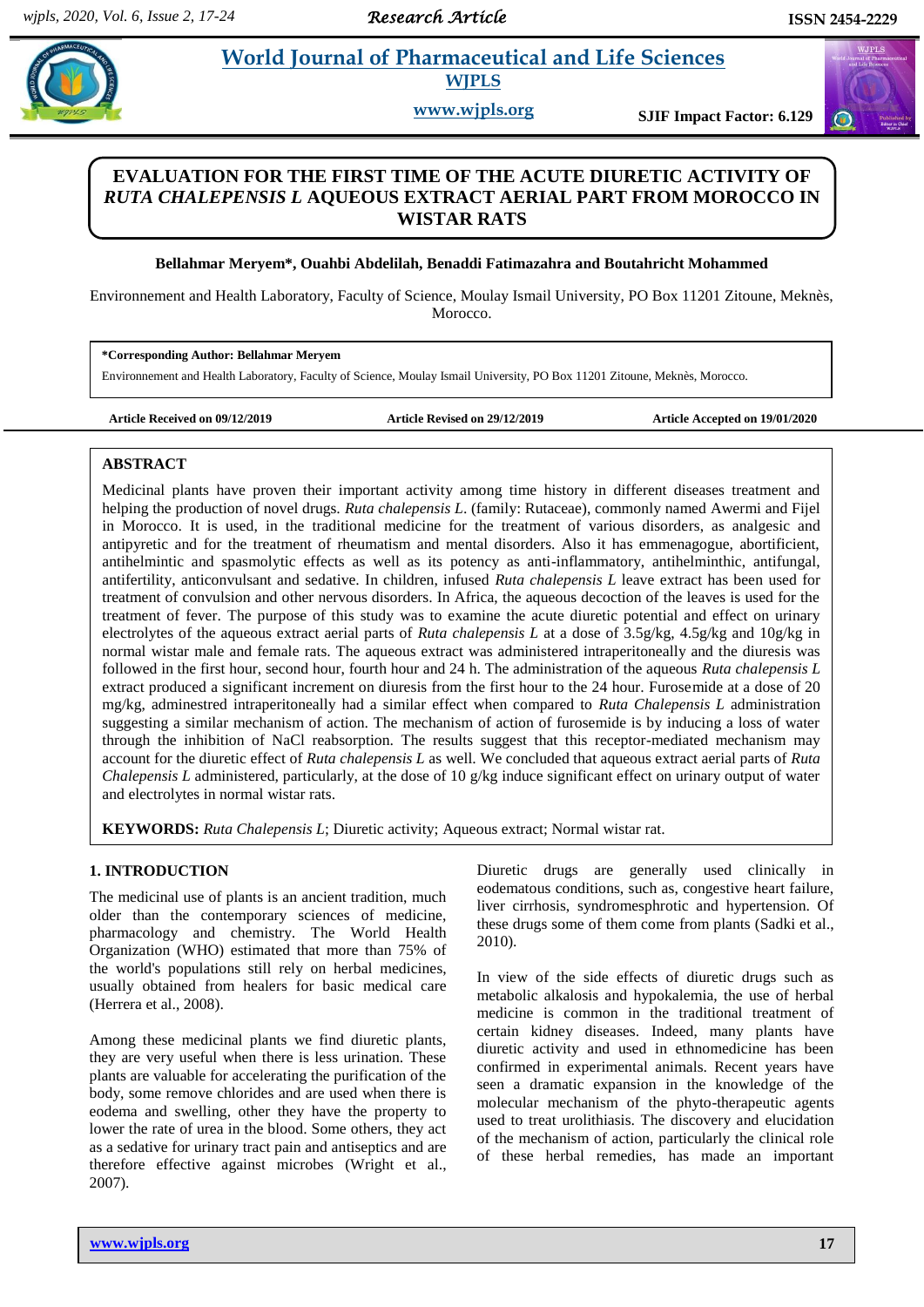contribution to a treatment for urinary stone disease as an alternative therapy or supplement.

*Ruta chalepensis L*. (family: Rutaceae), commonly named Awermi and Fijel in Morocco is a perennial herb (ca. 80 cm tall), Its flowers are cymes with 4-5 sepals, 4- 5 petals, 8-10 stames and a superior ovary. *Ruta chalepensis L* is a perennial herb that widely distributed in the Mediterranean area (Iauk L., et al 2004) and also was introduced in America after the Spanish conquest (Zeichen R., et al 2000). It is one of the most frequently used plants for medicinal purposes (Arenas P., G.P. Savitry. 1994) (AlSaid M.S., et al 1990). Oil glands, that are principally present in leaves, give its strong deterrent odors (Cabrera A., and Zardini E. 1978) (Trease G.E. and Evans W.Ch. 1980). *Ruta chalepensis L* pharmacological properties, attributed to the high content of alkaloids (Günaydin K. and Savci S. 2005), such as furocoumarins, coumarins and furoquinolone alkaloids (HnatyszynO,. et al 1974), flavonoids, phenols, amino acids and saponins found in the leaves and stems of the plant (Di-Stasi L.C., et al 1994). *Ruta Chalepensis L* is used, in the traditional medicine for the treatment of various disorders, as analgesic and antipyretic and for the treatment of rheumatism and mental disorders (Iauk L., et al 2004). Also it has emmenagogue, abortificient, antihelmintic and spasmolytic effects (Atta A. H., et al 1998) as well as its potency as anti-inflamatory (Calzada F., et al 2006), antihelminthic (Ali-Shtayeh M.S., et al 1999), antifungal (Ulubenlen A., et al 1993), antifertility, anticonvulsant and sedative (Aguilar-Santamaria, L. and Tortoriello 1996) (Rustaiyan A., et al 2002). In children, infused *Ruta chalepensis L* leave extract has been used for treatment of convulsion and other nervous disorders. In Africa, the aqueous decoction of the leaves is used for the treatment of fever (AlSaid M.S., et al 1990). More than fifty chemical compositions of *Ruta chalepensis* essential oil were studied by many research teams in Iran (Rustaiyan A., et al 2002), Greece (Tzakou O., et al 2001), Turkey (Baser, K.H.C., et al 1996) and India (Bagchi G.D. Dwivedi P.D., et al 2003) (Mbiantcha, M., et al 2011).

The purpose of this study was to examine the acute diuretic potential and effect on urinary electrolytes of the aqueous extract aerial parts of *Ruta chalepensis L* from morocco.

#### **2. MATERIALS AND METHODS**

#### **2.1. Preparation of plant material extracts**

The plant was harvested, dried and stored in the sun at room temperature for about 6 weeks it has been identified by RAHOU Abdelilah Botanist of the department of Biology of the Faculty of Sciences of Meknès.

In order to be in accordance with the traditional form of use of the *Ruta chalepensis L* as recommended by traditional therapists, we proceeded to an aqueous decoction to obtain study extracts. 80 g of dry matter (areal parts plant blossoms and leaves) were decocted in a flask containing 2000ml of distilled water, the decoction was kept under continuous reflux for two hours, at the end of this operation, the decoction obtained after cooling was filtered through a funnel containing a cotton wool and centrifuged 2500tours/min. The solution obtained was adjusted with distilled water to a final concentration of 3.5g/kg, 4.5g/kg and 10g/kg.

#### **2.2. Evaluation of acute toxicity**

To determine the acute toxicity parameters of the aqueous extract of *Ruta chalepensis L* on white males mice divided into several batches treated with different doses of the extract. The results obtained at the end of the experiment give a Lethal Dose 100 (LD100), 30g/kg/vi body weight, a lethal dose 50 (LD50) of 19.6g/kg/vi body weight and a Maximum Tolerated Dosage (DMT) of 4.5g/Kg/vi of body weight.

The value of the Lethal Dose 50 obtained makes it possible to deduce that the total aqueous extract of *Ruta chalepensis L* is relatively harmless in Swiss albino white mice (Bellahmar et al., 2019).

#### **2.3. Reference drug**

Furosemide (LASILIX 20mg, SANOFI, Morocco), a high-ceiling loop diuretic, was used as the reference drug (positive control). It was dissolved in distilled water prior to administration.

#### **2.4. Experimental animals**

Adult wistar rats male and female weighing 210–250 g bred in the animal house of the Department of Biology, Faculty of Sciences, Meknes, Morocco, were housed under standard environmental conditions (22 $\pm$ 2 ◦C) with a 12 h light–dark cycle. The experiments were conducted in accordance to internationally accepted standard procedure for animal use.

The rats were deprived of water but not the food for 18 h. Their urinary bladders were emptied by gentle compression of the pelvic area and by pulling their tails.

Each of these rats was then intraperitonial administered 15mL of isotonic saline solution (NaCl, 0.9%) to impose uniform water load (Ratnasooriya et al., 2004). Fortyfive minutes later, the rats were divided into five groups  $(N= 5)$  and treated intraperitonally in the following manner (Table 1):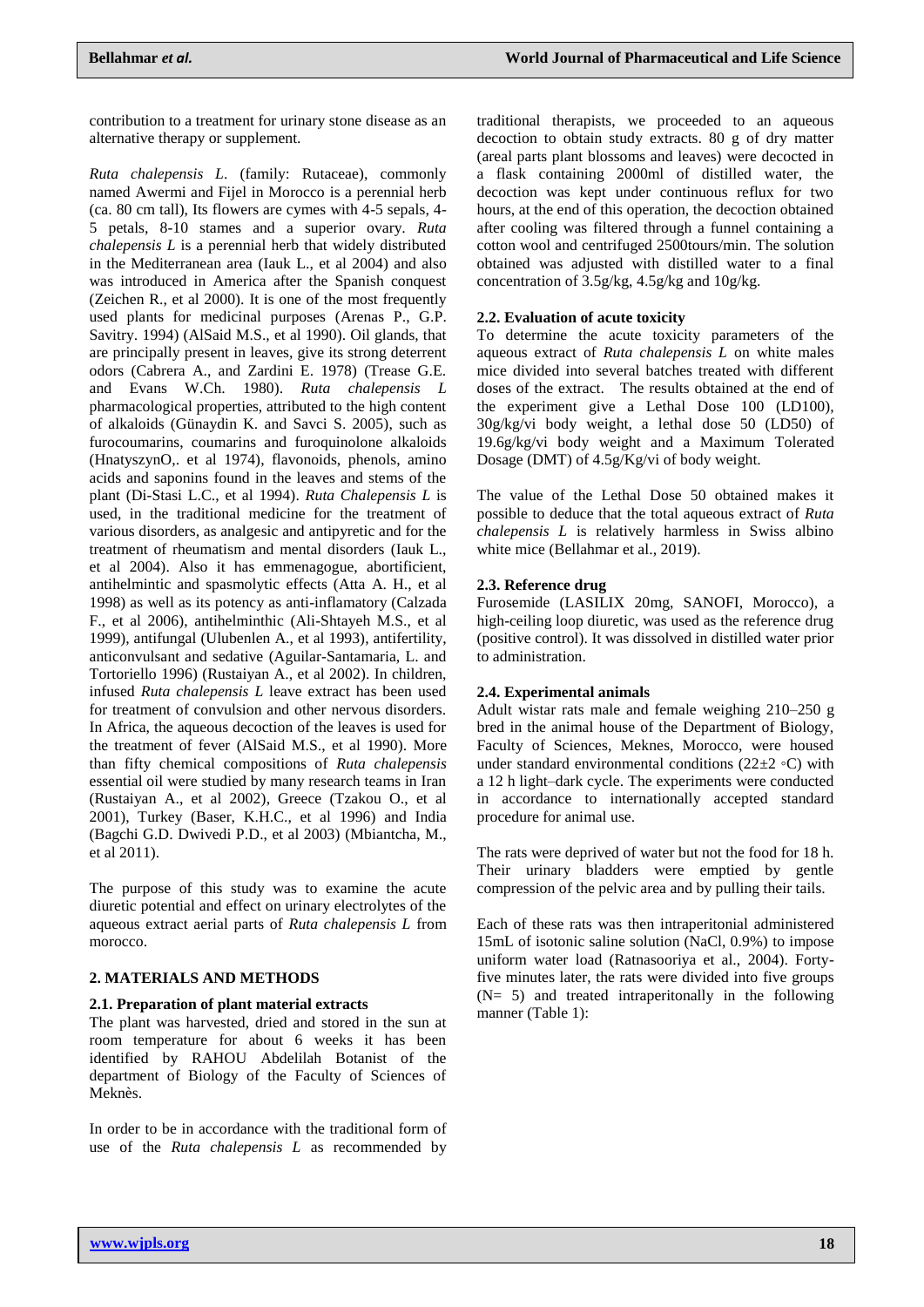| Group | Dose                                                       |
|-------|------------------------------------------------------------|
|       | 1 ml of distilled water;                                   |
|       | 1 ml of furosemide at 0.02 $g / kg$ ;                      |
|       | 1 ml of extract of ruta chalenensis at 3.5 $g / kg$ ;      |
|       | 1 ml of extract of ruta chalenensis at 4.5 $g / kg$ ;      |
|       | 1 ml of extract of ruta chalenensis at $10 \frac{g}{kg}$ . |

**Table 1: Corresponding injected doses of aqueous extract of** *Ruta chalepensis L* **for the treatment of each groups.**

Each of these rats was individually placed in a metabolic cage and cumulative urine output was recorded at 1, 2, 4, and 24 h. The color of urine was also followed.

#### **2.5. Sample analysis and statistical calculations**

The osmolarity of urine samples is measured by cryometry using an osmometer (KNAUER).

The concentration of urinary sodium is determined by flame photometry.

Each experimental value is given with its arithmetic mean  $\pm$  standard error of mean (ESM).

The comparison of two means is made according to the Student's test.

#### **2.6. Phytochemical screening**

The extracts of the dry powdered leaves of *Ruta chalpensis L* were analyzed for the presence of various phytochemical constituents like carbohydrates, reducing sugars, monosaccharide, Tannins, Saponnins, Flavonoids, Terpenes/steroids (Liebermann-Burchard's Test), Alkaloids, Anthraquinones (Borntrager's test),

were identified using standard phytochemical procedures (Damoda k et al., 2011) (Evans WC et al., 1996).

# **3. RESULTS**

The administration of aqueous plant extracts increased urine output in a dose-dependent manner (Figure 1). The dose of 3.5 g / kg of *Ruta chalepensis L* resulted in no increase in urinary output. However, the dose of 4.5g / kg significantly increased diuresis at 1 and 4 h. Urine production continued to be stimulated throughout the study period, so that urinary excretion was significantly higher 24 h after treatment with a dose of 4.5 g  $/$  kg compared to controls. The most apparent and significant effect of the extract was obtained at a dose of  $10 g / kg$ and was observed at 1, 2 and 4 h, and the maximum effect was at 24 h. Although the dose effect of the reference diuretic drug was faster and greater than that of the extracts, the 24-hour urine output was no different than the control, but a significant difference between furosemide-treated animals and those treated with aqueous extract solutions.



**Figure 1: Time course of diuresis in rats treated with different doses of** *Ruta Chalepensis L* **aqueous extract aerial part.**

The color of the urine samples obtained from treated rats appeared to be identical to that of the group control. The pH slightly changes to acid values (figure 2). These

characteristics suggest that the plant extract acts in a similar way like furosemide.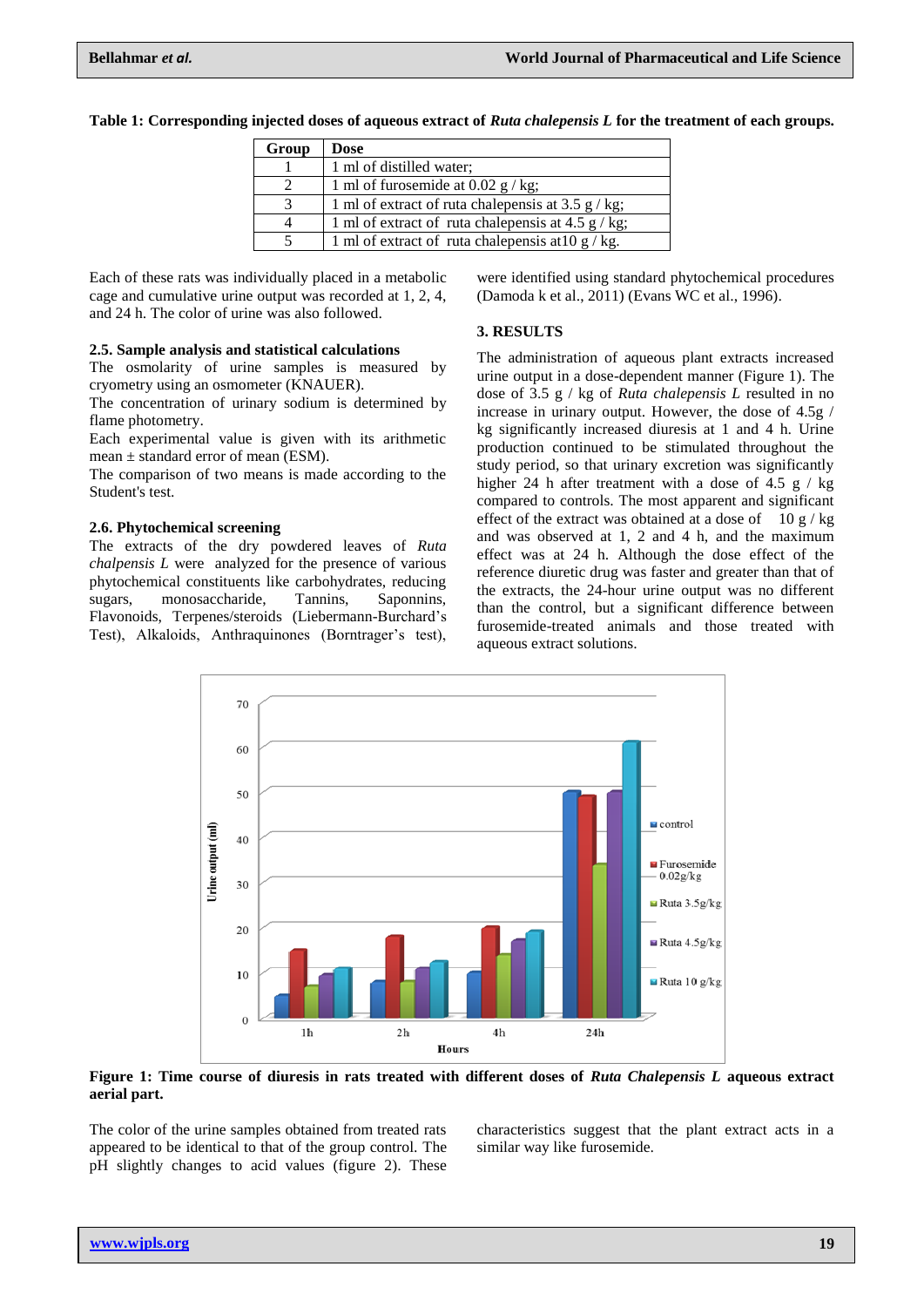

**Figure 2: 24 hour urinary PH wistar rats treated with different doses of** *Ruta Chalepensis L* **aqueous extract aerial part.**

**Table 2: Effect of** *Ruta Chalepensis L* **aqueous extract aerial part administered intraperitoneally on urinary electrolyte excretion.**

| <b>Treatment</b>        | Total Na <sup>+</sup> ( $\mu$ moles/kg) | Total $K^+$ (µmoles/kg | Total Cl (µmoles/kg) | $Na^{\dagger}/K^{\dagger}$ ratio |
|-------------------------|-----------------------------------------|------------------------|----------------------|----------------------------------|
| Normal saline 25 ml/kg  | $1555 \pm 14.02$                        | $704 + 7.34$           | $579 + 15.01$        | 2.20                             |
| Furosemide 20 mg/kg     | $3445 \pm 4.80$ **                      | $1245 \pm 11.06$ **    | $2032+15.74**$       | 2.76                             |
| R.Chalepensis L 3.5g/kg | $2050 + 4.42*$                          | $999 \pm 10.11*$       | $2002 \pm 10.20^*$   | 2.05                             |
| R.Chalepensis L 4.5g/kg | $2070 \pm 4.50^*$                       | $1000+10.12*$          | $2003 \pm 11.00*$    | 2.07                             |
| R.Chalepensis L 10g/kg  | $3200 \pm 0.80^*$                       | $1190 \pm 6.23$        | $2095 \pm 13.20^*$   | 2.69                             |

Values are expressed as the mean $\pm$  SEM. \*p < 0.001 compared to the control group, \*\*p < 0.001 compared to Furosemide group (ANOVA followed by student test).

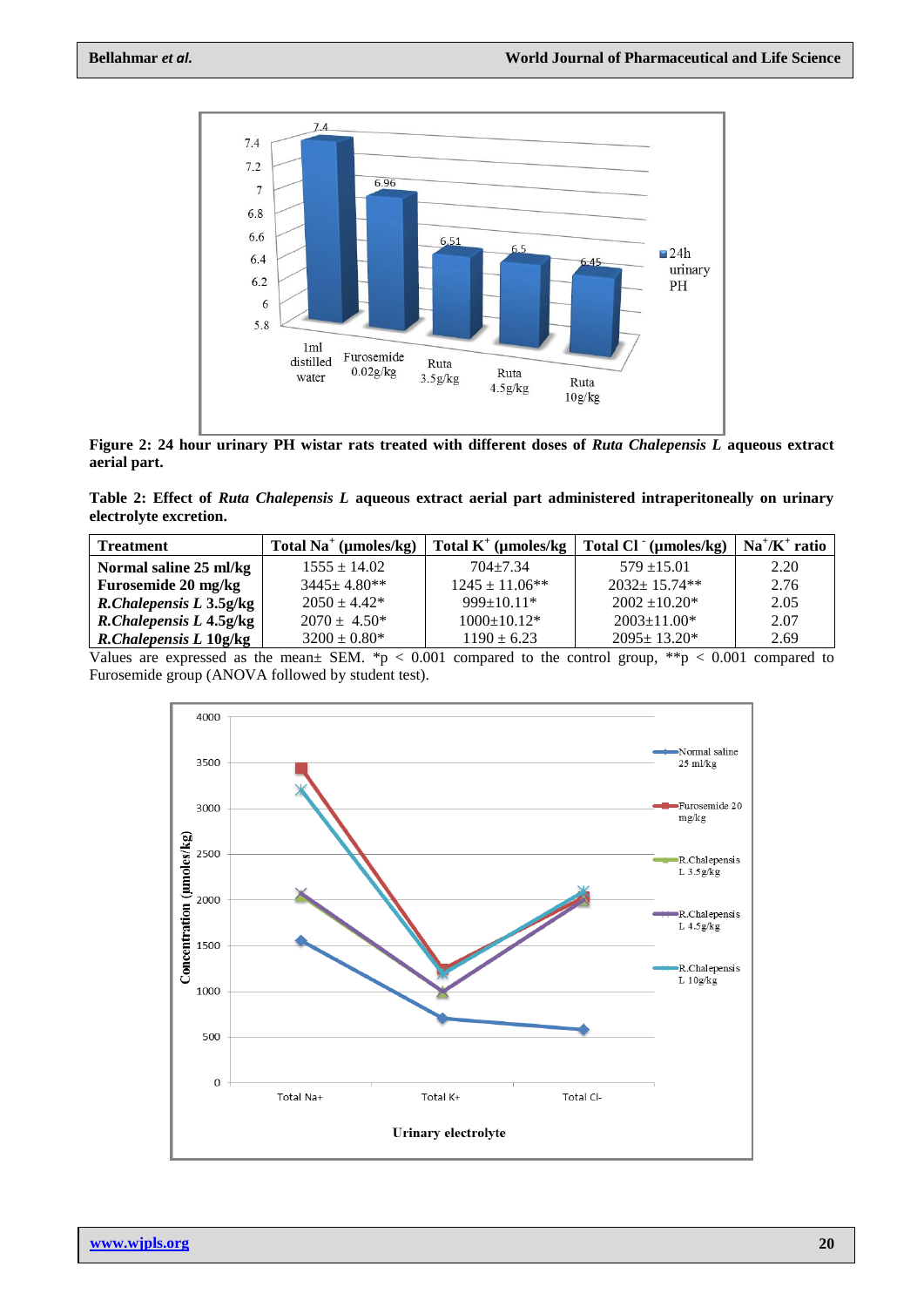



**Figure 4: Na<sup>+</sup> /K<sup>+</sup> ratio urinary electrolyte of wistar rats treated with different doses of** *Ruta Chalepensis L*  **aqueous extract aerial part.**

*Ruta Chalepensis L* aqueous extract aerial part administered intraperitoneally. Showed a significant increase in the excretion of sodium, potassium and chloride in a dose dependent manner (Table 2, Figure 3).

Moreover, a dose dependent increase in the  $Na^+/K^+$  ratio was also found ,the ratio can define the nature of the diuretic mechanism (Figure 4).

|  |  |  |  |  | Table 3: Results of the phytochemical screening of the aerial part of Ruta chalepensis L. |
|--|--|--|--|--|-------------------------------------------------------------------------------------------|
|--|--|--|--|--|-------------------------------------------------------------------------------------------|

|                                | <b>Compound species</b>   | <b>Compound species</b>                 | Ruta chalepensis L |
|--------------------------------|---------------------------|-----------------------------------------|--------------------|
| Nitrogen compounds             | Alcaloïdes                | Alcaloides                              | $^{+++}$           |
|                                | Tanins                    | tanins caté chiques<br>tanins galliques | $^{++}$<br>0       |
|                                | Flavone compounds         | Anthocyanes<br><b>Flavones</b>          |                    |
|                                |                           | flavanones                              | $^{++}$            |
|                                |                           | Flavanols and flavanonols               |                    |
| <b>Phenolic compunds</b>       |                           | Leucoanthocyanes                        | o                  |
|                                |                           | catéchols                               | $^{++}$            |
|                                | Anthracene<br>derivatives | Anthracene free                         | 0                  |
|                                |                           | Anthracene combined :                   | $^{++}$            |
|                                |                           | O-glycosides                            | 0                  |
|                                |                           | O-glycosides with reduced genome        | $^{++}$            |
|                                |                           | C-glycosides                            | $+$                |
|                                |                           | Sterols et triterpenes                  | $^{++}$            |
|                                | Terpenoids:               | Saponosides                             | 0                  |
| <b>Steroids and Terpenoids</b> | Reducing compounds        | Mucilages                               | $^{+++}$           |
|                                |                           | Oses and holosides                      | $^{+++}$           |
|                                |                           | Cyanogenic compounds                    | 0                  |

# **4. DISCUSSION**

Our current study examined the diuretic potential of *Ruta chalepensis L* extracts in rats. The mechanism of action by diuresis was induced by the aqueous plant extracts was also investigated and compared with a standard reference drug, furosemide (Diezi, 1992; Francine and Andrew, 1995) and control group (distilled water). The acute treatment of rats by the plant extracts drove a

significant diuretic activity in a dose-dependent manner (figure 1). Diuretic activity also caused mild acidification of the urine (Osorio and Teitelbaum, 1997) (figure 2)*.*

Our results showed also that urinary  $Na^+$  and  $K^+$ concentrations increased under current conditions (table 2 and figure 3).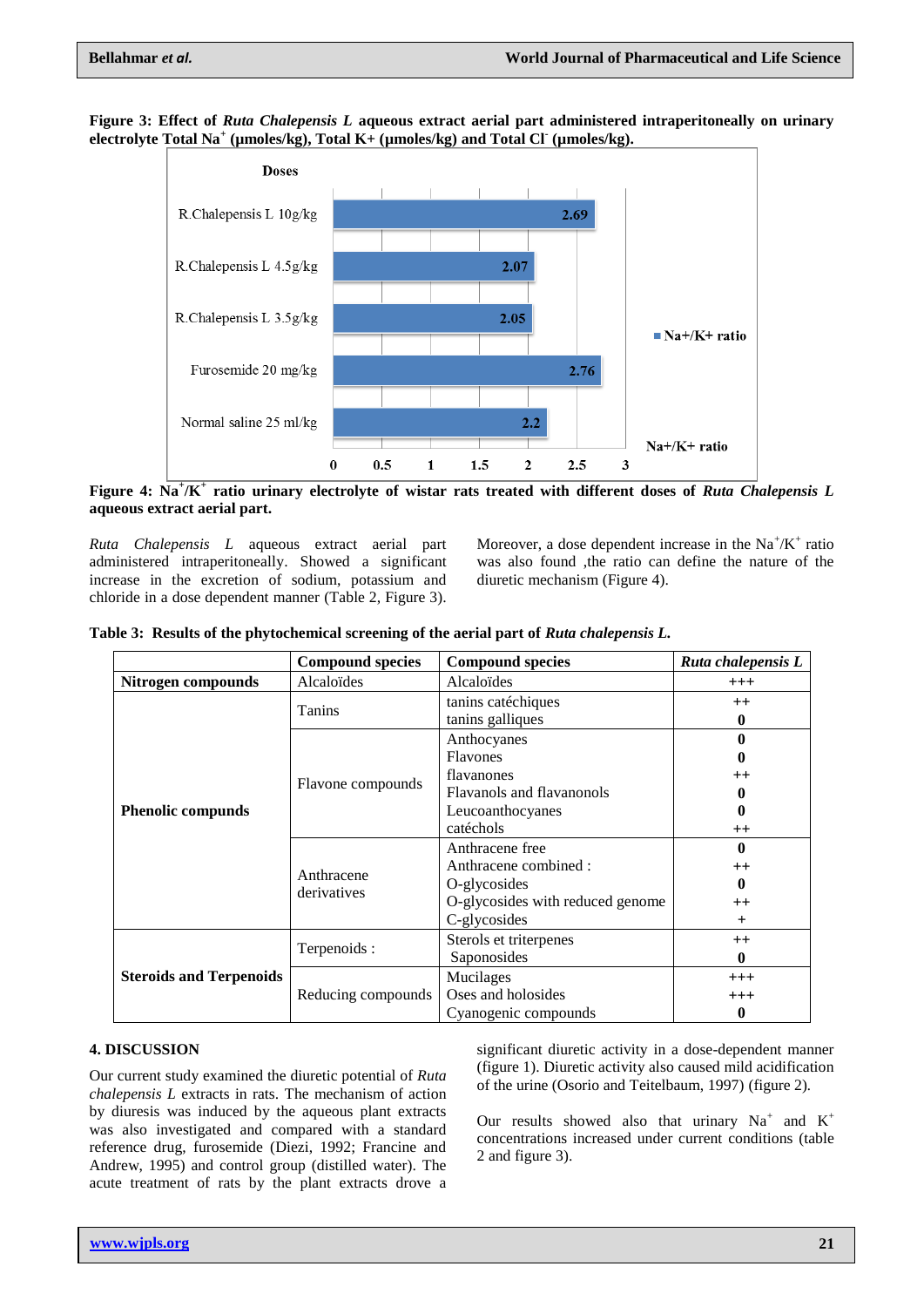The  $\text{Na}^{\dagger}/\text{K}^{\dagger}$  ratio can define the nature of the diuretic mechanism . When  $Na^{+}/K^{+}$  ratio is approximately 1, meaning that it eliminates the two electrolytes equally. On the other hand, with tiacids this ratio is less than one (with a greater excretion of  $K^+$  than Na+), and with spironolactone it is greater than one (with a lower excretion of  $K^+$  than  $Na^+$ ) the case in our study (Boffil M et al., 2006) (table 2 and figure 4).

The extract of *Ruta chalepensis L* caused a significant increase in urine output from the first hour at the concentration of 4.5g/kg and 10g/kg as observed with clinically used loop diuretic (Ratnasooriya et al., 2004), while at the concentration of 3.5g/kg extract took 4 h after the administration to increase significantly urinary output.

These features suggest that the plant extract is acting in a similar way as furosemide (diuretics Henle).

The loop diuretics act at the luminal (urinary) pole of the Henle wide ascending loop cells by specifically blocking the cotransport Na<sup>+</sup>-  $K^+$ - 2Cl<sup>-</sup>(Bleich M and Greger R, 1997). The inhibition of Na<sup>+</sup>- K<sup>+</sup>- 2Cl<sup>-</sup> reabsorption causes a decrease in cytosolic concentration of  $Cl<sup>^{\dagger}</sup>$ </sup> and Na<sup>+</sup> leading to a cellular hyperpolarization responsible for a decrease in cationic reabsorption. A considerable quantity of sodium chloride (NaCl) not reabsorbed by the cells of the loop of Henle is found in the light of the distal convoluted tube and then in that of the collecting tube whose cells will reabsorb some of it in exchange for potassium and potassium  $H^+$  ion.

The renal effect of the extracts could result from a glomerular effect modulating the filtration rate and / or from a tubular effect where the reabsorption activity of water and electrolytes would be decreased. These actions could be directly or secondarily related to the modulation of one or more endocrine systems acting on renal function.

It has been reported by (Nilveses et al., 1989) that an increase in urine production in the rat may result from a high potassium content of plant infusion. The diuretic effect may be due to this excess potassium which acts individually or in synergy with natural products such as flavonoids, saponins and organic acids. That these effects could be due to electrolytes, present in many quantities in the plant extract, which exert their action on the kidneys (Table 3).

The theory that the majority of plant medications have a diuretic effect only because of the presence of potassium seems somewhat dubious (Ribeiro et al., 1988). In fact, pharmacodynamic studies on medicinal plants have focused on: no correlation exists between the diuretic and effects observed on the  $K^+$  content of the extract (Jouad et al., 2001).

It is also possible that the aqueous extract exhibits cumulative effects. Effect due to the presence of one or more secondary active metabolites (Tanira et al., 1988).

This could be because the aqueous extract may contain several substances acting synergistically or antagonistically to produce a resultant effect. This hypothesis was confirmed by (Kanias et al., 1979) who demonstrated that manganese and potassium are partially transferred into prepared solutions and, therefore, the diuretic action of the drugs examined should not be attributed exclusively to the presence of potassium and chlorine content, but also to other constituents.

# **5. CONCLUSION AND PERSPECTIVE**

The present study demonstrates the diuretic activity of the aqueous extract of *Ruta chalepensis L*, which increased urinary volume and electrolyte (sodium, potassium and chloride) excretion. The diuretic of the aqueous extract was similar to that of the reference drug (furosemide), suggesting a similar mechanism of action. Further study of *Ruta chalepensis L* is necessary in order to isolate the compounds present in this species, as well as identify which compounds are responsible for the diuretic effect shown by the aqueous extract. And for elucidate the chronic diuretic effect and Histological study.

# **REFERENCES**

- 1. Herrera, M.h., Abdala, S., Benjumea, D and Gutiérrez, J. Diuretic activity of some *Withania aristata* Ait. Fractions. *Journal of Ethnopharmacology,* 2007; 117(3): 496–499.
- 2. Wright, C. I., Van-Buren, L., Kroner, C.I. and Koning, M.M.G. Herbal medicines as diuretics: A review of the scientific evidence. *Journal of Ethnopharmacology,* 2007; 114(1): 1–31.
- 3. Sadki, C., Hacht, B ., Amrani, S and Atmani, F. Acute diuretic activity of aqueous *Erica multiflora*  flowers and *Cynodon dactylon* rhizomes extracts in rats *Journal of Ethnopharmacology,* 2010; 128(2): 52–356.
- 4. Iauk L., Mangano K., Rapisarda A., Ragusa S., Maiolino L., Musumeci R., Costanzo R., Serra A., 2004: Berberisaetnensis C. persl. Extracts: antimicrobial properties and interaction with ciprofloxacin. J. Ethno pharmacology., 2010; 90: 267-272.
- 5. Zeichen R., Rey A., Arganara E., Bindstein E. Perinatal toxicology of Ruta chalepensis (Rutaceae) in mice. J. Ethno pharmacology, 2000; 69(2): 93-8.
- 6. Arenas P., G.P. Savitry. La ruda: Ruta chalepensis (L.) Rutaceae. Dominguezia, 1994; 11: 7–25.
- 7. AlSaid M.S., Tariq M., AlYahya M.A., Rafatullah S., Ginnawi O.T., Ageel A.M.: The role of ethno pharmacology in drug development. J. Ethno pharmacology, 1990; 28: 305-312.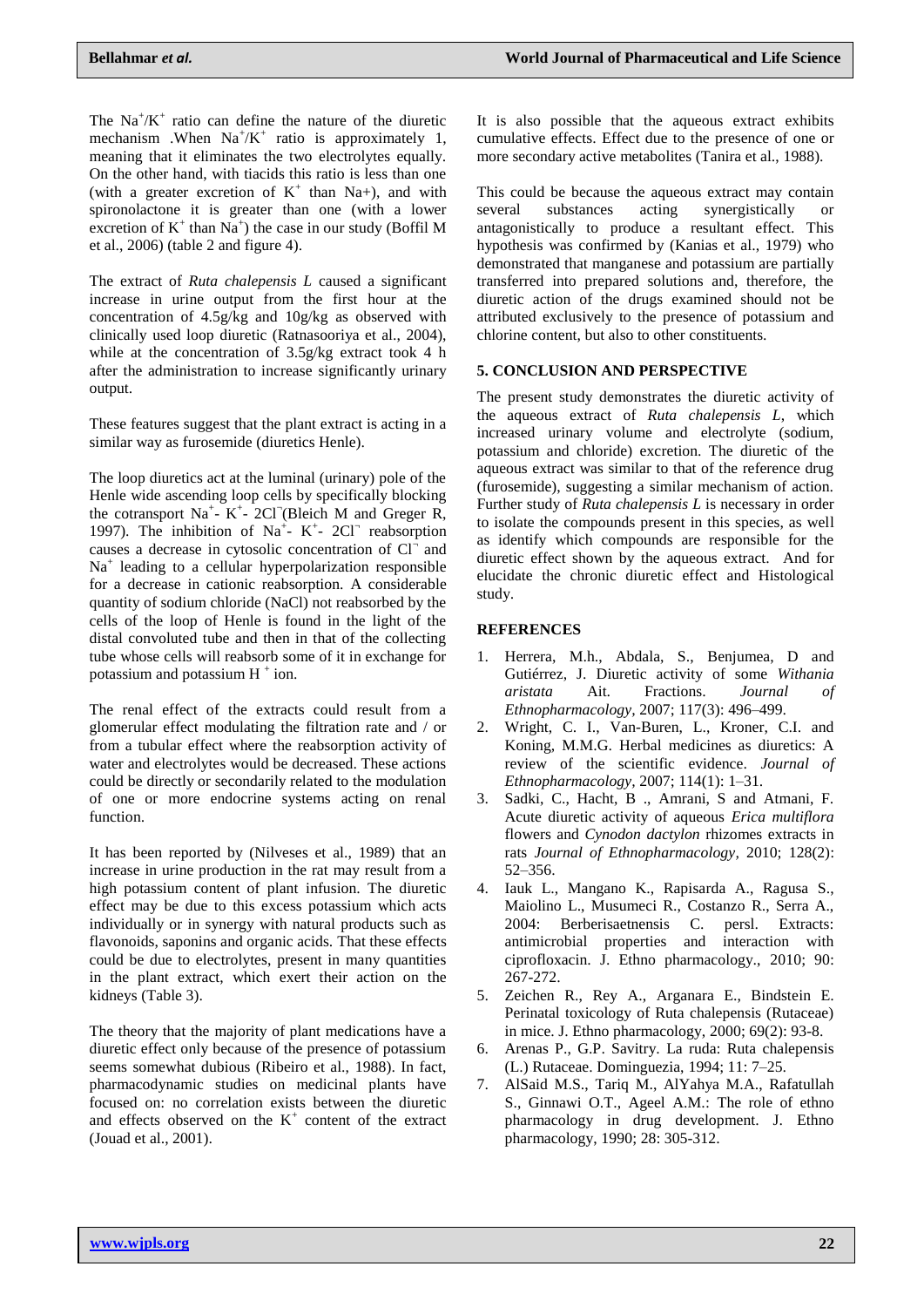- 8. Cabrera A., and Zardini E. Manual de la flora de los Alrededores de Beunos Aires (Ed) Acme Buenos Aires, Argentina, 1978; 234.
- 9. Trease G.E. and Evans W.Ch. Pharmacognosy, Baillière Tindal Press, London, 1980; 488.
- 10. Günaydin K. and Savci S. Phytochemical studies on Ruta chalepensis (LAM.) lamarckNat. Prod. Res., 2005; 19: 203-210.
- 11. Ulubelen, A. and H. Guner. Isolation of dehydromoskachan C from Ruta chalepensis var. Latifolia. J. Nat. Prod, 1988; 51: 1012-1013.
- 12. Mohr N., Budzikiewicz H., EI-Tawil B. A. H. and EI-Beih F. K. A., Further furoquinolone alkaloids from Ruta chalepensis. Phytochemistry, 1982; 21(7): 1838-1839.
- 13. Hnatyszyn O., Arenas P., Moreno A.R., Rondina R., Coussio J.D. PlantasRevista de la Sociedad Cientifica, 1974; 23.
- 14. Di-Stasi L.C., Hiruma C.A., Guimaraes C.M. Medical plants popularly used in Brazilian Amazon. Fitoterapia, 1994; 65: 529–540.
- 15. Atta A. H., Alkofahi A. Anti-nociceptive and antiinflammatory effects of some Jordanian medicinal plant extracts. Journal of Ethnopharmacology, 1998; 60(2): 117–124.
- 16. Calzada F., YépezMulia L., Aguilar A. In vitro susceptibility of Entamoebahistolytica and Giardia lamblia to plants used in Mexican traditional medicine for the treatment of gastrointestinal disorders. J. Ethno pharmacology., 2006; 108: 367-370.
- 17. Ali-Shtayeh M.S., Abu-Ghdeib S.I. Antifungal activity of plant extracts against dermatophytes. Mycoses, 1999; 42: 665-672.
- 18. Ulubenlen A., Ertugrul L., Birman H., Yigit R., Erseven G., Olgac V. Antifungal activity of plant extracts against dermatophytes. Phytotherapy Res., 1993; 8: 233-236.
- 19. Aguilar-Santamaria, L. and Tortoriello, J. Anticonvulsant and sedative effects of crude extracts of Ternstroemiapringlei and Ruta chalepensis. Phytotherapy Research, 1996; 10: 531–533.
- 20. Rustaiyan A, Khossravi M, Sultani-Lotfabadi F, Yari M, Masoudi S, Monfared A. Constituents of the essential oil of Ruta chalepensis L. from Iran. J. Essent. Oil Res., 2002; 14: 378-379.
- 21. Tzakou O.\*, Couladis M. The essential oil of Micromeriagraeca (L.) Bentham et Reichenb. growing in Greece. Flav. Fragr. J., 2001; 16: 107-109.
- 22. Baser, K.H.C., T. Ozek and S.H. Beis, Constituents of the essential oil of Ruta chalepensis L. from Turkey. J. Essent. Oil Res., 1996; 8: 413-414.
- 23. Bagchi G.D. Dwivedi P.D., Mandal S., Naqvi A.A., Kumar S. Essential oil constituents of Ruta chalepensis plants grown in India .Indian Perfumer, 2003; 47: 39-41.
- 24. Bagchi, G.D., P.D. Dwivedi, A. Singh, F. Haider and A.A. Naqvi, Variations in essential oil constituents at different growth stages of Ruta

chalepensis on cultivation at north Indian plains. J. Essent. Oil Res., 2003; 15: 263-264.

- 25. Mbiantcha, M., Kamanyi, A., Teponno, R.B., Tapondjou, L.A., Watcho, P. and Nguelefack, T.B. Analgesic and Anti-Inflammatory Properties of Extracts fromthe Bulbils of Dioscoreabulbifera L. var sativa (Dioscoreaceae) in Mice and Rats. Evidence-Based Complementary and Alternative Medicine, 2011; 1-9.
- 26. Bellahmar M., Ouahbi A., Benaddi F., Boutahricht M. Acute toxicity study in mice of *Ruta chalepensis L* aqueous aerial part extract an ancient Moroccan traditional medicinal plant. World Journal of Pharmaceutical and Life Sciences, 2019; 10-14.
- 27. Ratnasooriya, W.D., Pieris, K.P.P., Samaratunga, U., Jayakody, J.R.A.C., Diuretic activity of Spilanthes acmella flowers in rats. Journal of Ethnopharmacology, 2004; 91: 317–320.
- 28. Damodar K., Bhogineni S., Ramanjaneyulu B., phytochemical screening, quantitative estimation of total phenolic, flavonoids and antimicrobial evaluation of Trachyspermumammi, J.Atoms and Molecules,  $2011$ ;  $1(1)$ :  $1-8$ .
- 29. Evans WC Trease and Evans Pharmacognosy, 14th Edition, Bailiere Tindall W.B. Sauders company ltd; London, 1996; 224 – 228, 293 – 309, 542 – 575.
- 30. Diezi, J., Diurétiques. In: Schorderet, M. (Ed.), Pharmacologie, des concepts fondamentaux aux applications thérapeutiques. Frison-Roche, Paris, 1992; 151–167.
- 31. Osorio, F.V., Teitelbaum, Mechanisms of defective hydroosmotic response in chronic renal failure. Journal of Nephrology, 1997; 10: 232–237.
- 32. Boffil M, Lorenzo G, Monteagudo E, et al. Diuretic activity of five medicinal plants used popularly in Cuba. Parmacologyonline, 2006; 3: 435e441.
- 33. Ratnasooriya, W.D., Pieris, K.P.P., Samaratunga, U., Jayakody, J.R.A.C., Diuretic activity of Spilanthes acmella flowers in rats. Journal of Ethnopharmacology, 2004; 91: 317–320.
- 34. Bleich M, Greger R. Mechanism of action of diuretics. Kidney Int, 1997; 59(Suppl.): S11-S5.
- 35. Nilveses, N., Wammanachinda, W., Wanverakul, B., Pidech, P., Diuretic effect of Pluchea indica. Thai Journal of Pharmacology, 1989; 11: 1–7.
- 36. Ribeiro, R.A., Barros, F., Melo, M.M.R.F., Muniz, C., Chieia, S., Wanderley, M., Das, G., Gomes, C., Trolin, G., Acute diuretic effects in conscious rats produced by somemedicinal plants used in the state of Sao Paulo Brasil. Journal of Ethnopharmacology, 1988; 24: 283–289.
- 37. Jouad, H., Lacaille-Dubois, M.A., Eddouks, M., Chronic diuretic effect of the water extract of Spergularia purpurea in normal rats. Journal of Ethnopharmacology, 2001; 75: 219–223.
- 38. Tanira, M.O.M, Ageel, A.M., Al-Said, M.S., A study on some Saudi medicinal plant used as diuretics in traditional medicine. Fitoterapia LX, 1988; 5: 443–447.